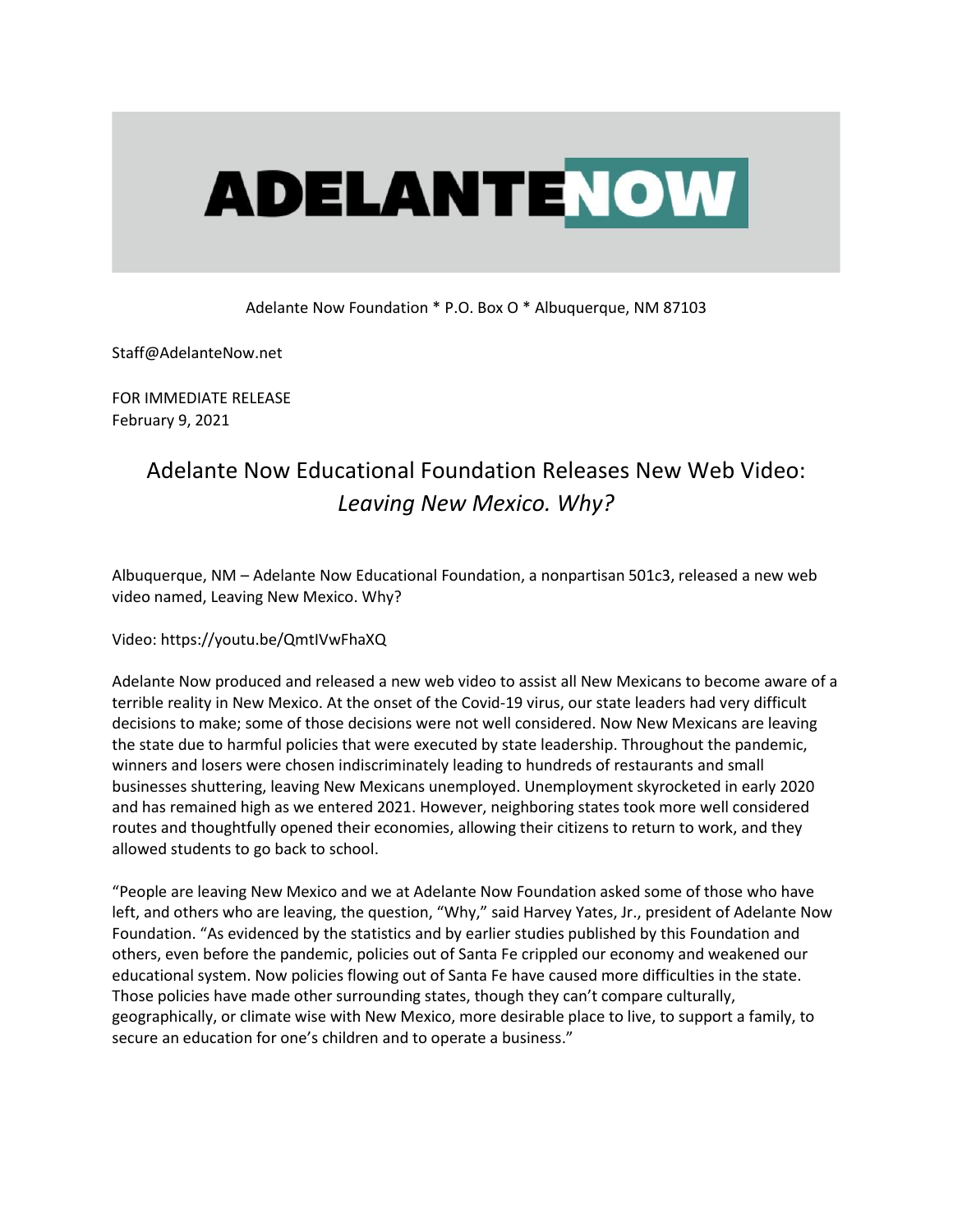Recently, Adelante Now Foundation commissioned a statewide poll conducted by Brian Sanderoff with Research and Polling, Inc. to test public opinion of parents, grandparents and guardians regarding opening schools for the 2021 school year.

Among the findings, the poll shows that:

- 52% believe that the local school board should be the decision maker as to when to reopen public school for in-person learning, while 30% believe that the decision should rest with state governmental leaders.
- 66% believe that schools should be opened completely or opened, at least, on a hybrid model or for in-person learning, while only 25% believe that schools should remain closed to in-person learning.

One of the major concerns communicated is that people believe that New Mexico's students are falling behind academically while students also are experiencing the results of isolation which often include depression or other mental health issues.

When asked what concerns, if any, respondents have regarding the fact that our child(ren)/grandchild(ren) are not able to attend school for in-person learning or participate in in-person school activities 91% shared concerns. (*Respondents were able to choose more than one response when giving their answers.*)

| <b>CONCERNS REGARDING CHILD(REN)/GRANDCHILD(REN) NOT BEING</b><br><b>ABLE TO ATTEND SCHOOL FOR IN-PERSON LEARNING OR ACTIVITIES</b><br>AMONG THOSE WHO ARE PARENTS/GRANDPARENTS/GUARDIANS OF CHILD(REN) UNDER 18<br><b>TOTAL RESPONSES (N=313)</b><br><b>TOP 8 UNAIDED RESPONSES</b> |     |
|--------------------------------------------------------------------------------------------------------------------------------------------------------------------------------------------------------------------------------------------------------------------------------------|-----|
| <b>FALLING BEHIND ACADEMICALLY</b>                                                                                                                                                                                                                                                   | 42% |
| <b>ISOLATED/CAN'T SEE FRIENDS</b>                                                                                                                                                                                                                                                    | 35% |
| DEPRESSED/ANXIOUS/SAD                                                                                                                                                                                                                                                                | 15% |
| <b>STRUGGLING WITH VIRTUAL LEARNING</b>                                                                                                                                                                                                                                              | 15% |
| NO SPORTS/CLUBS                                                                                                                                                                                                                                                                      | 6%  |
| NO BEFORE/AFTER SCHOOL ACTIVITIES                                                                                                                                                                                                                                                    | 5%  |
| <b>NOT CONCERNED</b>                                                                                                                                                                                                                                                                 | 9%  |
| <b>NOTHING IN PARTICULAR</b>                                                                                                                                                                                                                                                         | 5%  |

Here are the responses:

To learn more about Adelante Now Educational Foundation's initiatives, please visit us on the web at www.adelantenow.net.